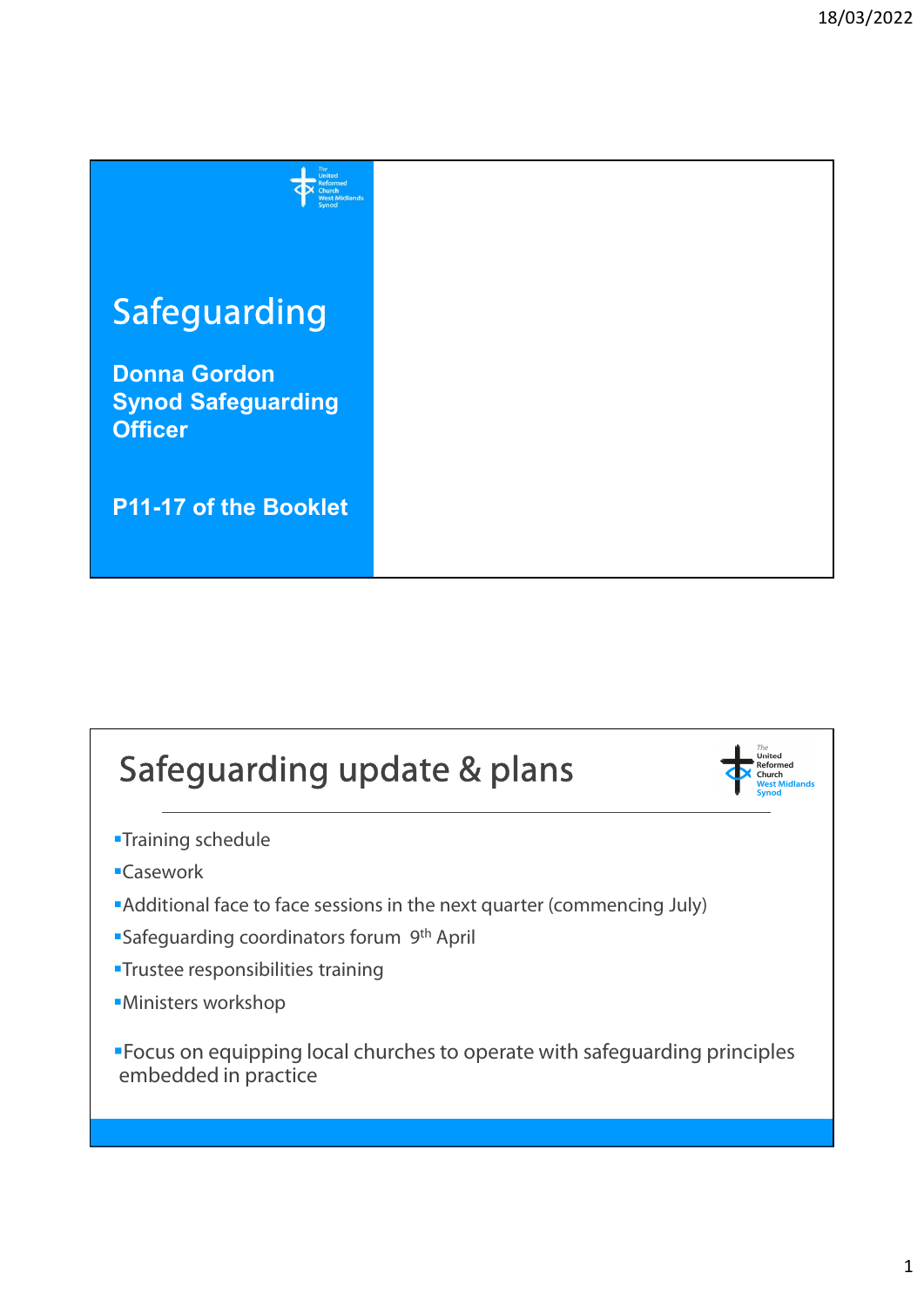### Paper T2 resolution 44 To embed safeguarding responsibilities in the URC Structure and Rules of Procedure Paper T2 resolution 44<br>
To embed safeguarding responsibilities in the URC Structure<br>
and Rules of Procedure<br>
Church Meeting:<br>
a) Appoint Church Safeguarding Co-Ordinator, cognisant of safeguarding<br>
policy, practice and pro

### Church Meeting:

a) Appoint Church Safeguarding Co-Ordinator, cognisant of safeguarding policy, practice and procedure.

### Elders' Meeting:

a) Present annual report to Church Meeting and annual return to synod.

#### Paper T2 resolution 44 To embed safeguarding responsibilities in the URC Structure and Rules of Procedure



#### Synod:

a) Appoint SSO with necessary experience, qualifications and current knowledge.

b) Arrange for safeguarding training as appropriate.

c) Collate church safeguarding returns and forward to the Designated Safeguarding Lead.

#### General Assembly:

a) Appoint a Designated Safeguarding Lead with the necessary experience, qualifications and current knowledge.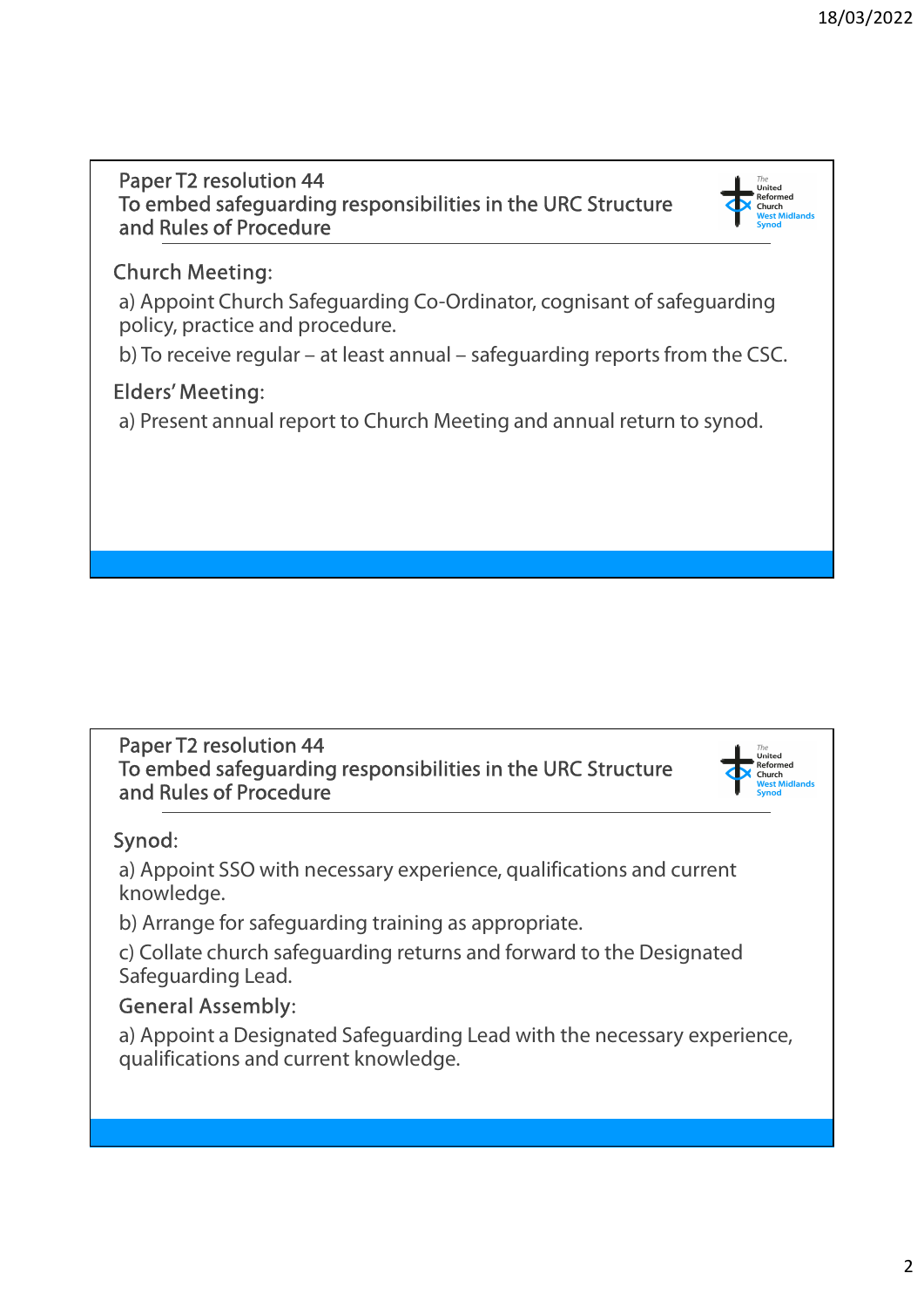### Paper T3 Resolution 46 Safeguarding Advisory Group change



General Assembly resolves that, effective from the close of General Assembly 2022:

a) The Mission Council's Safeguarding Advisory Group be disbanded, with thanks for all those who have given so generously of their time and expertise over the years, and

b) A Safeguarding Committee be established as a standing committee of the General Assembly with the membership and terms of reference as described





General Assembly adopts the safeguarding policy statement outlined in this report and commends it to church meetings, elders' meetings and synods for consideration and implementation

**-The policy shows our commitment to safeguarding by** 

- **Example 1** Fensuring it is present in our culture and practice
- being vigilant in protecting the vulnerable
- Caring in a responsible way for all people who are part of the church, including those who pose a risk
- Working in collaboration with other relevant bodies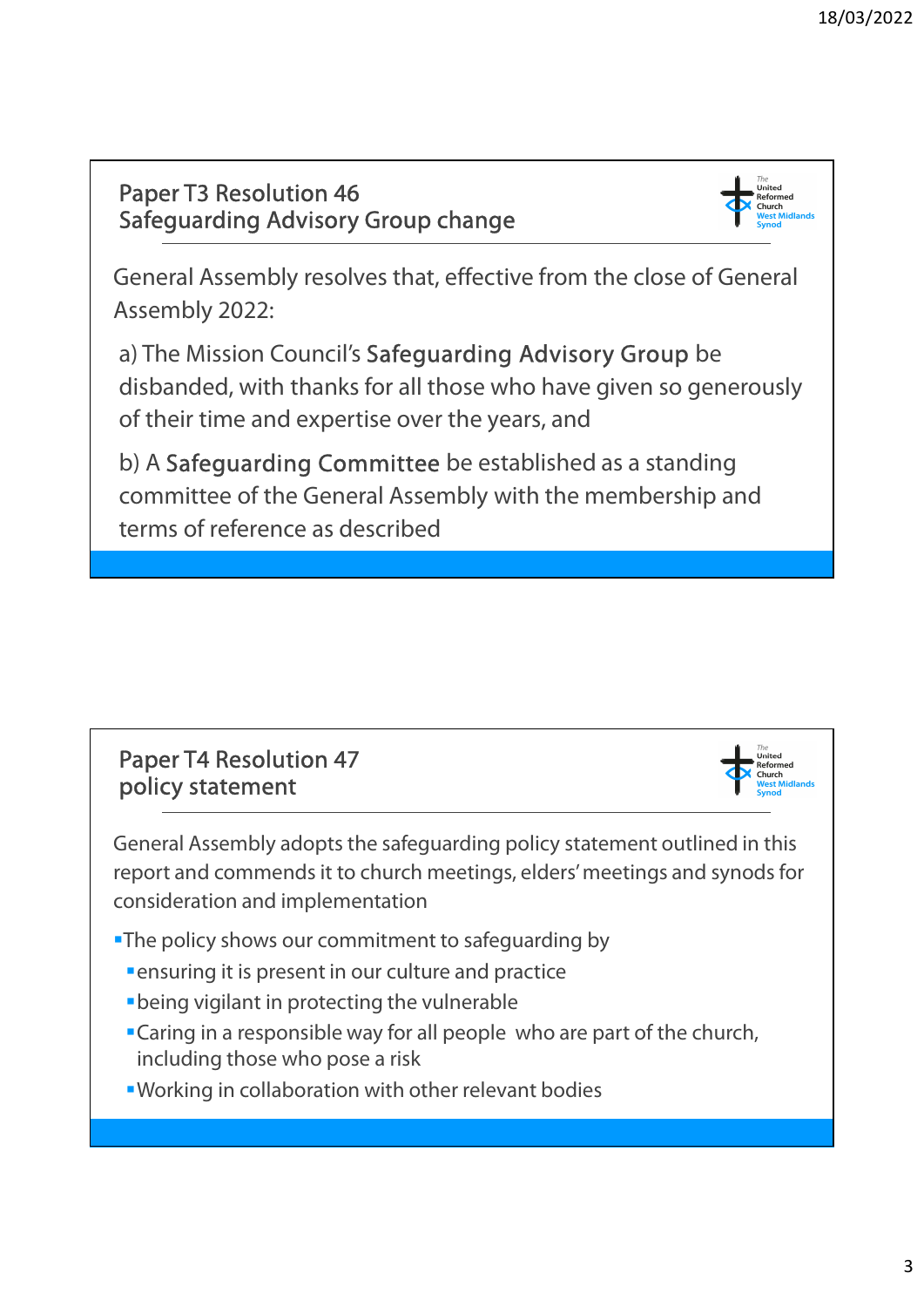# Paper T5 - Resolution 48<br>General Assembly adopts the Safegua<br>and instructs Synods to oversee its im General Assembly adopts the Safeguarding Training Framework  $\bullet$ and instructs Synods to oversee its implementation

|                                                                                                                                                                         |                               |                                       |                               |                                                                                                                       |                                      |                                         | 18/03/2022                       |
|-------------------------------------------------------------------------------------------------------------------------------------------------------------------------|-------------------------------|---------------------------------------|-------------------------------|-----------------------------------------------------------------------------------------------------------------------|--------------------------------------|-----------------------------------------|----------------------------------|
| <b>Paper T5 - Resolution 48</b><br>and instructs Synods to oversee its implementation                                                                                   |                               |                                       |                               | General Assembly adopts the Safeguarding Training Framework                                                           |                                      | The<br>United<br>Church<br><b>Synod</b> | Reformed<br><b>West Midlands</b> |
|                                                                                                                                                                         |                               |                                       |                               |                                                                                                                       |                                      |                                         |                                  |
|                                                                                                                                                                         | Foundation<br><b>Training</b> | <b>ntermediate</b><br><b>Training</b> | Advanced  <br><b>Training</b> | Roles requiring mandatory<br>training:                                                                                | <b>Foundation</b><br><b>Training</b> | Intermediate<br><b>Training</b>         | Advanced<br><b>Training</b>      |
|                                                                                                                                                                         | $\checkmark$                  | $\checkmark$                          | $\checkmark$                  | Youth and Children Workers<br>includingvolunteer leaders                                                              | $\checkmark$                         | $\checkmark$                            | $\checkmark$                     |
|                                                                                                                                                                         | $\checkmark$                  |                                       |                               | Y&CW Workers<br>(helpers) **                                                                                          | $\checkmark$                         | $\checkmark$                            |                                  |
| Advisors<br>Managers of Synod<br>Safeguarding Officers /<br>Advisors<br><b>Church Safeguarding</b><br>Coordinators                                                      | $\checkmark$                  | $\checkmark$                          |                               | Adult Workers including<br>volunteerleaders<br>Adult Workers (helpers) **                                             | $\checkmark$<br>$\checkmark$         | $\checkmark$<br>$\checkmark$            | $\checkmark$                     |
| <b>Roles requiring mandatory</b><br>training:<br>Synod Safeguarding Officers /<br>Deputy Church<br>Safeguarding                                                         |                               | ✓                                     |                               | Managers of Children, Youth                                                                                           | $\checkmark$                         |                                         |                                  |
| Coordinator<br>Members of Synod                                                                                                                                         | $\checkmark$                  |                                       |                               | and AdultsWorkers<br>Pastoral Workers / Visitors                                                                      | $\checkmark$                         | $\checkmark$                            |                                  |
| Safeguarding Committees and<br>Reference Groups<br><b>Active Ministers and CRCWs</b><br>(includingretired ministers who<br>meet the requirements of<br>active ministry) |                               |                                       |                               | <b>Synod Clerks</b><br>Worship Leaders and<br>Assembly-Accredited<br>Lay Preachers<br><b>URC &amp; Synod Trustees</b> | $\checkmark$<br>✓<br>✓               |                                         |                                  |

# Paper T6: Resolution 49 General Assembly approves the updated matrix of roles eligible  $\overline{\Phi}$ Paper T6: Resolution 49<br>General Assembly approves the updated matrix of roles<br>for a criminal record check - DBS Roles<br>Enhanced with Enhanced with Enhanced with Enhanced Matrice Internation

| ilive ivililisters driu UNUVIS<br>cludingretired ministers who<br>eet the requirements of<br>tive ministry)        | $\checkmark$ |              |              | Lay Preachers                                      | Assembly-Accredited<br><b>URC &amp; Synod Trustees</b> |   |              | $\checkmark$<br>$\checkmark$ |                                     |                      |
|--------------------------------------------------------------------------------------------------------------------|--------------|--------------|--------------|----------------------------------------------------|--------------------------------------------------------|---|--------------|------------------------------|-------------------------------------|----------------------|
| nod Moderators                                                                                                     | $\checkmark$ | $\checkmark$ | $\checkmark$ | trustees                                           | Elders as local church                                 |   |              | $\checkmark$                 |                                     |                      |
| Paper T6: Resolution 49<br>General Assembly approves the updated matrix of roles eligible                          |              |              |              |                                                    |                                                        |   |              |                              | The<br>United<br>Reformed<br>Church | <b>West Midlands</b> |
| for a criminal record check - DBS Roles                                                                            |              |              |              |                                                    |                                                        |   |              |                              | <b>Synod</b>                        |                      |
|                                                                                                                    |              |              |              | <b>Enhanced with</b><br><b>barring information</b> | <b>Enhanced</b><br>without barring                     |   | <b>Basic</b> | No checks                    | <b>Action by</b>                    |                      |
|                                                                                                                    |              |              |              | Adults Children                                    | Adults Children                                        |   |              |                              |                                     |                      |
| Ministers, stipendiary / NSM and                                                                                   |              |              |              |                                                    |                                                        |   |              |                              | Ministries                          |                      |
| Church Related Community Workers - Active                                                                          |              |              |              |                                                    |                                                        |   |              |                              |                                     |                      |
| Ministers, stipendiary / NSM and                                                                                   |              |              |              |                                                    |                                                        |   |              |                              | Ministries                          |                      |
| Church Related Community Workers - Non-active                                                                      |              |              |              |                                                    |                                                        |   |              |                              |                                     |                      |
| Ministers of other denominations employed by the<br><b>URC</b>                                                     |              |              | $\checkmark$ | ✓                                                  |                                                        |   |              |                              | <b>Ministries</b>                   |                      |
| Others in special category ministry posts                                                                          |              |              |              | ✓                                                  |                                                        |   |              |                              | <b>Ministries</b>                   |                      |
| Ministers and CRCWs in training                                                                                    |              |              |              |                                                    |                                                        |   |              |                              | <b>Ministries</b>                   |                      |
| URC Assembly accredited lay preachers in England<br>and Wales                                                      |              |              |              |                                                    | ✓                                                      | ✓ |              |                              | <b>Ministries</b>                   |                      |
| Assembly staff and Church House support staff<br>who undertake regulated activity with children and<br>/ or adults |              |              | ✓            | $\checkmark$                                       |                                                        |   |              |                              | <b>Ministries</b>                   |                      |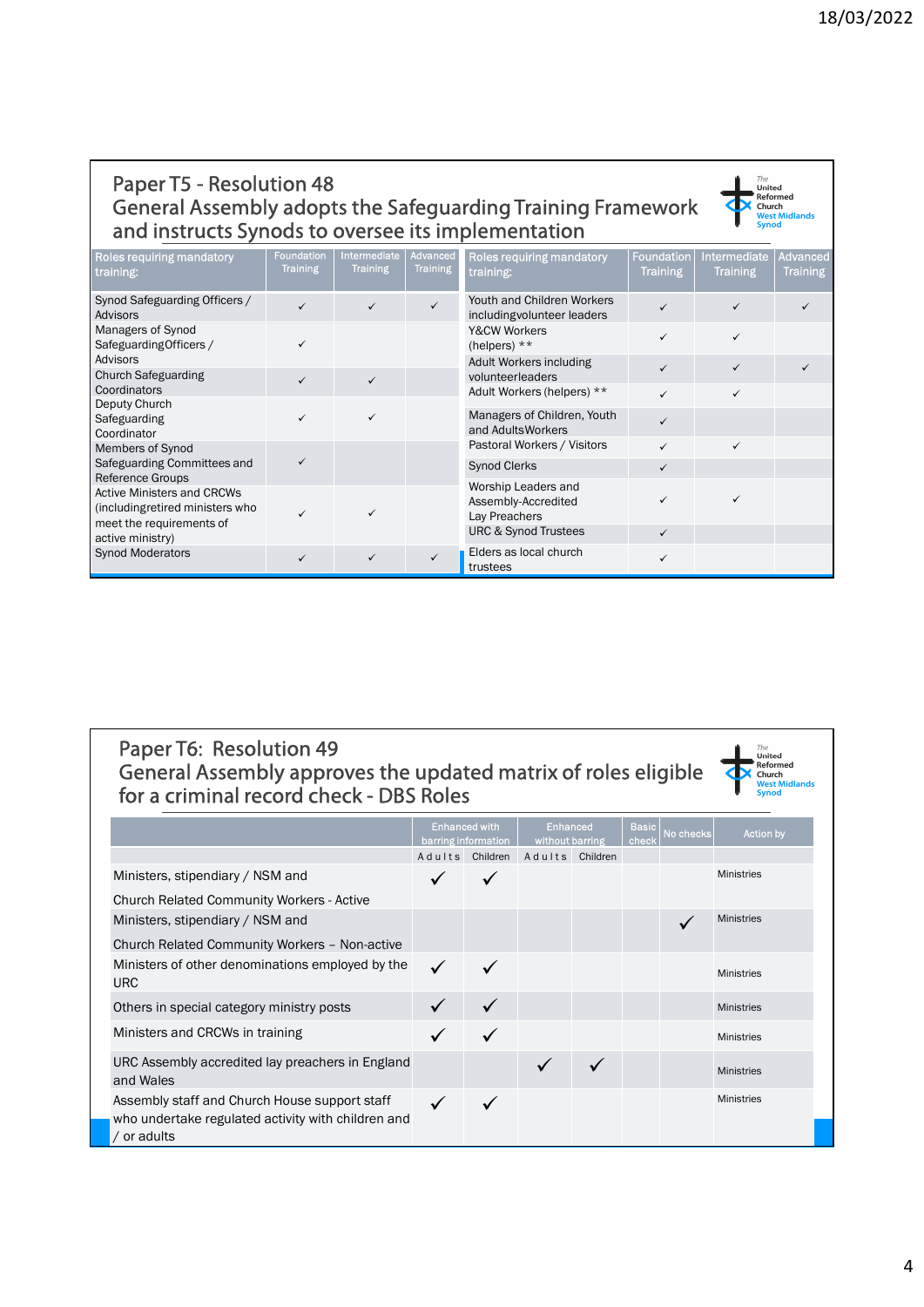# Paper T6: Resolution 49 General Assembly approves the updated matrix of roles eligible  $\overline{\Phi}$ Paper T6: Resolution 49<br>General Assembly approves the updated matrix of roles<br>for a criminal record check - DBS Roles<br>Enhanced with Enhanced With Enhanced With Enhanced Method barring information

|                                                                                                                                                                                                                                                                                                                                                                                                                                                                      |        |                                             |                 |          |                       |           |                                      | 18/03/2022 |
|----------------------------------------------------------------------------------------------------------------------------------------------------------------------------------------------------------------------------------------------------------------------------------------------------------------------------------------------------------------------------------------------------------------------------------------------------------------------|--------|---------------------------------------------|-----------------|----------|-----------------------|-----------|--------------------------------------|------------|
|                                                                                                                                                                                                                                                                                                                                                                                                                                                                      |        |                                             |                 |          |                       |           |                                      |            |
|                                                                                                                                                                                                                                                                                                                                                                                                                                                                      |        |                                             |                 |          |                       |           |                                      |            |
|                                                                                                                                                                                                                                                                                                                                                                                                                                                                      |        |                                             |                 |          |                       |           |                                      |            |
| Paper T6: Resolution 49<br>General Assembly approves the updated matrix of roles eligible                                                                                                                                                                                                                                                                                                                                                                            |        |                                             |                 |          |                       |           | The<br>United<br>Reformed<br>Church  |            |
| for a criminal record check - DBS Roles                                                                                                                                                                                                                                                                                                                                                                                                                              |        |                                             |                 |          |                       |           | <b>West Midlands</b><br><b>Synod</b> |            |
|                                                                                                                                                                                                                                                                                                                                                                                                                                                                      |        |                                             |                 |          |                       |           |                                      |            |
|                                                                                                                                                                                                                                                                                                                                                                                                                                                                      |        | <b>Enhanced with</b><br>barring information | without barring | Enhanced | <b>Basic</b><br>check | No checks | <b>Action by</b>                     |            |
|                                                                                                                                                                                                                                                                                                                                                                                                                                                                      | Adults | Children                                    | Adults Children |          |                       |           |                                      |            |
|                                                                                                                                                                                                                                                                                                                                                                                                                                                                      |        |                                             |                 |          |                       |           | <b>Local Church</b>                  |            |
| Children's and youth workers (voluntary or paid),<br>children and youth workers, stewards and drivers<br>in settings with regulated work with children and<br>young people<br>Vulnerable adult workers (voluntary or paid),<br>elders and pastoral and personal care visitors<br>where the role includes direct feeding, physical<br>care, assistance with financial matters,<br>bereavement support/counselling or diving to<br>medical or social care appointments | ✓      |                                             |                 |          |                       |           | Local Church                         |            |

# Paper T6: Resolution 49 General Assembly approves the updated matrix of roles eligible  $\overline{\Phi}$ Paper T6: Resolution 49<br>General Assembly approves the updated matrix of roles<br>for a criminal record check - DBS Roles<br>Enhanced with Enhanced With Enhanced With

| Elders as local church trustees, trustees of<br>registered charities providing regulated activities<br>for children or adults at risk |                                             |                                 |                 |                       |           | Local Church                                                                |
|---------------------------------------------------------------------------------------------------------------------------------------|---------------------------------------------|---------------------------------|-----------------|-----------------------|-----------|-----------------------------------------------------------------------------|
|                                                                                                                                       |                                             |                                 |                 |                       |           |                                                                             |
|                                                                                                                                       |                                             |                                 |                 |                       |           |                                                                             |
| Paper T6: Resolution 49<br>General Assembly approves the updated matrix of roles eligible<br>for a criminal record check - DBS Roles  |                                             |                                 |                 |                       |           | The<br>United<br>Reformed<br>Church<br><b>West Midlands</b><br><b>Synod</b> |
|                                                                                                                                       | <b>Enhanced with</b><br>barring information | <b>Enhanced</b>                 | without barring | <b>Basic</b><br>check | No checks | <b>Action by</b>                                                            |
|                                                                                                                                       |                                             | Adults Children Adults Children |                 |                       |           |                                                                             |
| <b>Serving Elders</b>                                                                                                                 |                                             |                                 | ✓               |                       |           | <b>Local Church</b>                                                         |
| Authorised Elders **                                                                                                                  |                                             | $\checkmark$                    | $\checkmark$    |                       |           | Local Church                                                                |
| Church caretaker and cleaners                                                                                                         |                                             |                                 |                 | ✓                     |           | Local Church                                                                |
| Church Administrators (or equivalent<br>working from a Church Office)                                                                 |                                             |                                 |                 | ✓                     |           | Local Church                                                                |
| <b>Church Treasurers</b>                                                                                                              |                                             |                                 |                 | $\checkmark$          |           | Local Church                                                                |
|                                                                                                                                       |                                             |                                 |                 |                       |           |                                                                             |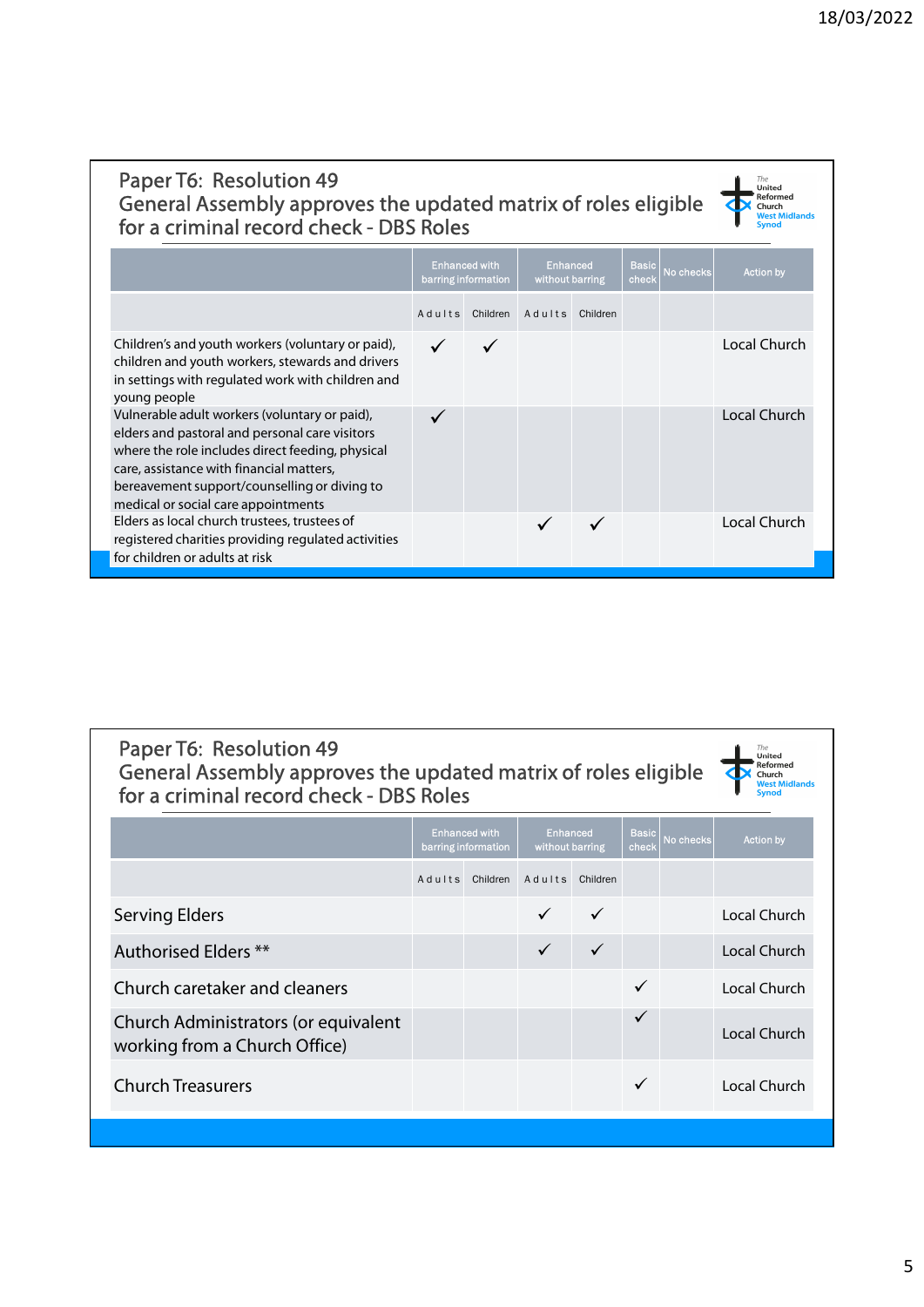H4 Safer election of Elders Assembly Executive strongly recommends local churches to use the process for the Safer Election of Elders.

A nomination process shall be agreed by Church Meeting. Names of those nominated should be given in written form to the Minister and/or Church Secretary;

Those nominated should

a) be a church member for at least one year before being nominated;

**•b**) Read leaflet - They've asked me to be an Elder

H4 Safer election of Elders Assembly Executive strongly recommends local churches to use the process for the Safer Election of Elders.

**•C) have a conversation** with the minister/interim moderator plus a serving Elder about the role including commitment of promises, functions as laid out in the Basis of Union, safeguarding procedure and responsibilities of trusteeship (where the Elder is going to be a trustee)

where elders are unable to be a trustee because they are disqualified, a risk assessment by the Synod Safeguarding Officer (SSO) should be completed

- complete a Self-Declaration form
- d) agree for their names to go forward to Church Meeting;

Election normally by secret ballot. Only church members are eligible to vote